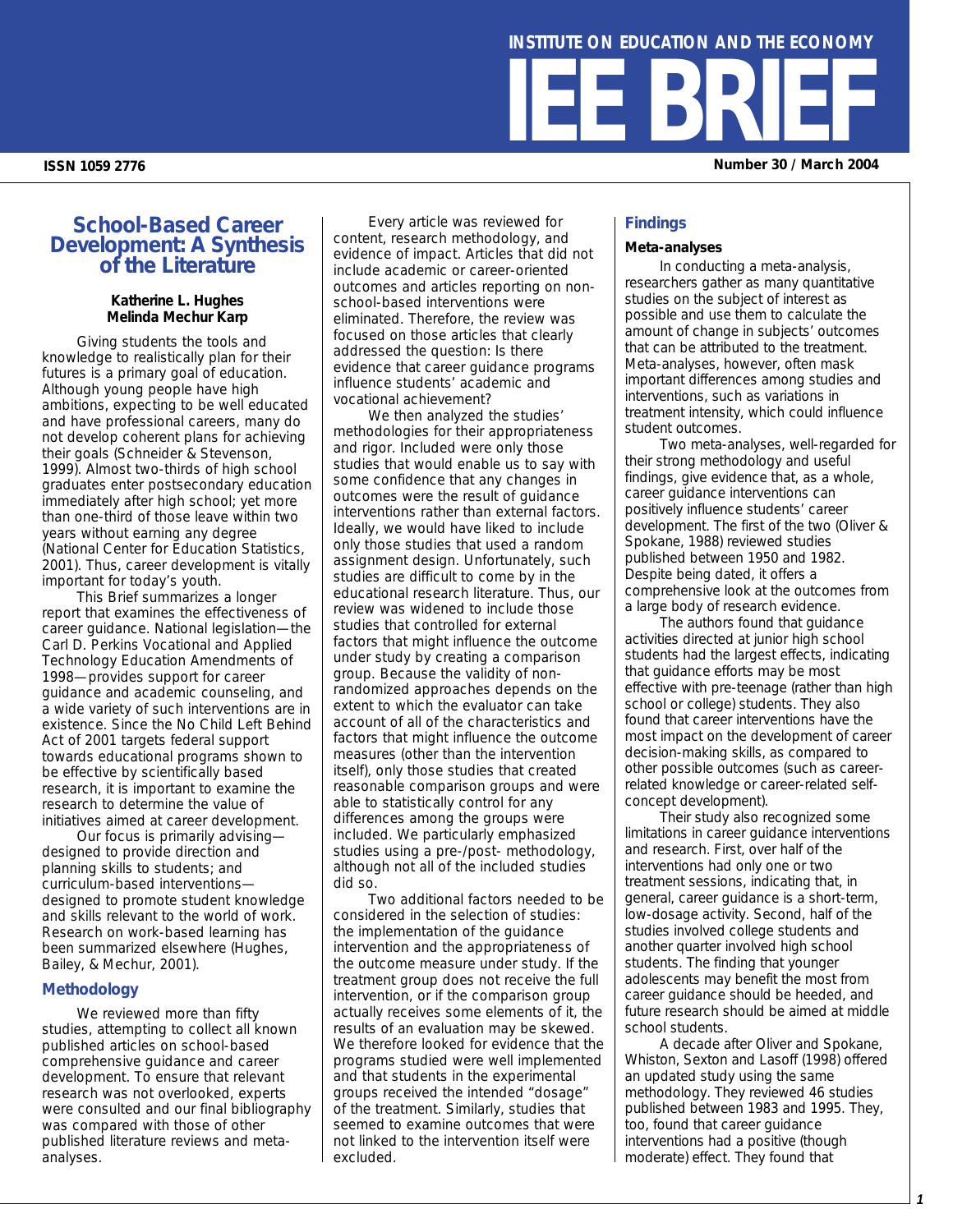interventions were successful with most age groups, but, paralleling the findings of Oliver and Spokane (1988), the effects were largest for those interventions targeting junior high school students. Counseling interventions were the most effective type, and the interventions with the greatest impact were those that focused on a specific career-related skill, rather than "career preparation" generally. Like Oliver and Spokane, Whiston, Sexton, and Lasoff noted that most interventions were short: nearly half of the interventions included less than four hours of treatment.

#### *Comprehensive Guidance Programs*

The Comprehensive Guidance Program model was developed and has been evaluated by Norman Gysbers and his colleagues. Using Gysbers' model, The American School Counselors Association has developed a National Model, the goal of which is to encourage guidance to become an integrated program within a school and serve all students through a mix of interventions.

We found four studies on the impact of comprehensive guidance programs:

- Lapan, Gysbers, and Sun (1997) found that students in Missouri high schools with fully implemented guidance programs reported having higher grades, being better prepared for their futures, having more college and career information, and believing that their school has a positive climate.
- Lapan, Gysbers, and Petroski (2001) found that students in Missouri middle schools with fully implemented guidance programs felt safer in school, had better relationships with their teachers, were more satisfied with the quality of their education, and earned higher grades.
- Lapan, Gysbers, Hughey, and Arni (1993), evaluating a comprehensive guidance program for juniors in one high school, found that girls gained a greater understanding of the relationship between gender and careers, and that girls who met specified career development competencies earned higher English grades. They also found an increase in students' scores on the Vocational Identity scale.
- Nelson, Gardner, and Fox (1998) found that students in high-implementation Utah high schools were significantly

more likely to be completely satisfied with guidance services than students in low-implementation schools.

# *Career Courses*

Career courses provide opportunities for in-depth study and hands-on career experiences, such as role-playing or job shadowing. Unlike shorter interventions, career courses frequently take a developmental approach, seeking to build students' knowledge and skills, offering progressively complex information and decision-making strategies.

Career courses aim to expose students to a variety of career options and the academic requirements for those options, as well as engage them in decision-making processes to help them choose among options. Students of all ages, from kindergarten through college, may participate in career courses since the curricula usually are targeted to students' age-specific developmental needs. The NCES survey found that this was the least available of 16 guidance activities examined. In 2002, only 27 percent of students in public high schools participated in such courses (Parsad et al., 2003).

At the postsecondary level, career courses are usually stand-alone elective classes offered for credit, primarily aimed at students who are undecided on their academic major. For younger students, career courses usually are delivered as a unit in another class such as health or English. Many career courses targeted at younger students also seek to improve their academic outcomes; the assumption is that a better understanding of careers will motivate students to take challenging courses and improve their grades.

A problem in evaluating the effectiveness of career courses is that different outcomes may result from differences in teacher quality or classroom atmosphere (Folsom & Reardon, 2000). Indeed, variation among instructional approaches or in adherence to the curriculum may lead to a range of outcomes for the "same" intervention. Thus, it is difficult to determine which features are responsible for the outcomes. Some positive findings were:

- Increased career planning and career exploration (O'Hara, 2000);
- Increased knowledge of work and occupations (Killeen, Edwards, Barnes, & Watts, 1999);
- Academic and career-related growth (Fouad, 1995);
- Less career-related indecision (Brusoski, Golin, Gallagher, & Moore 1993);
- Improved long-term perspective (Savickas, 1990);
- Facilitation of career planning (Lent, Larkin, & Hasegawa, 1986); and
- Increased career maturity in terms of orientation toward work, goal selection, and involvement in choosing a career (Sherry & Staley, 1984).

# *Counseling Interventions*

Counseling interventions may include group or individual sessions with a counselor. Parsad and colleagues (2003) found that most high school students participate in individual counseling sessions. The length or nature of these sessions is unspecified, but the NCES reports that high school counselors spend a great deal of their time helping students choose and schedule their high school courses and assisting with their postsecondary applications. Hence, it is likely that individual counseling sessions focus on the type of counseling supported by the Perkins legislation: planning with respect to students' academic futures.

We found four studies on individual counseling. Three were conducted at High Schools That Work (HSTW) schools. The fourth surveyed high school seniors from 20 geographically diverse high schools. While none of the four studies focused exclusively on counseling, they all found positive effects for academic counseling or advising. The findings from the studies included the following:

- An increase in the percentage of students who said they received help in developing a four-year educational plan was significantly related to an increase in mathematics test scores (Frome, 2001).
- Increases in the amount of time students talked with counselors or teachers about their program had a positive effect on science, math, and reading assessments (Kaufman, Bradby, & Teitelbaum, 2000).
- The amount of guidance received from counselors in planning students' high school program was positively related to the number of college-prep math and science classes students took (Frome & Dunham, 2002).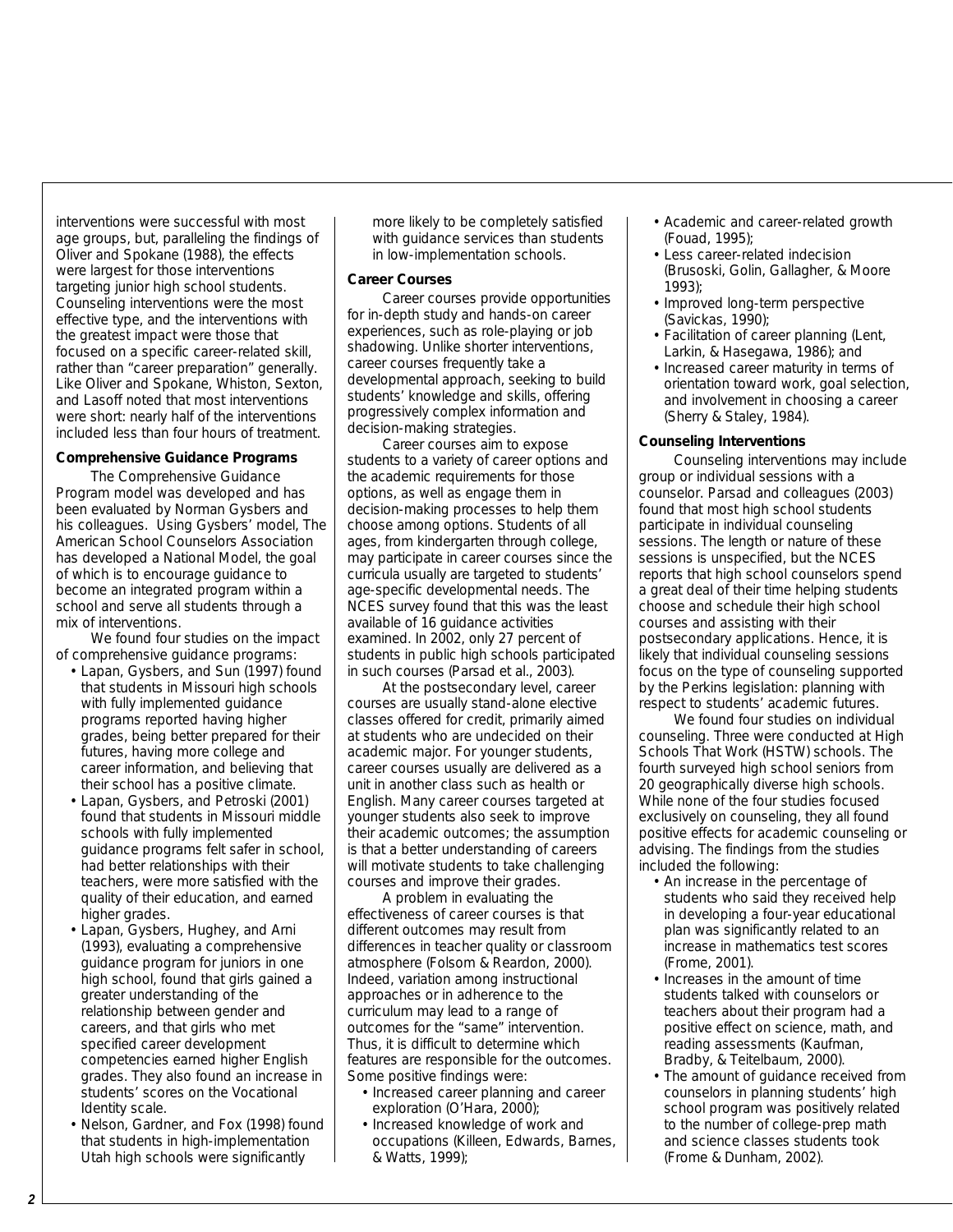• Participation in advising interventions increased students' mathematics motivation (Dykeman et al., 2003). A fifth study compared different levels of assistance given to three groups of eighth graders in planning their high school course-taking, and found that students receiving the highest level of information—a four-day classroom intervention—were better able to understand the importance of their choice of courses (Peterson, Long, & Billups, 1999). The study also points out the appalling lack of knowledge that eighth

graders have of the high school math and science curriculum, again emphasizing the importance of academic advising and planning.

# *Computer-Assisted Career Guidance*

Computer-assisted career guidance programs come in many forms and are used for self-assessment purposes, information access and retrieval, and to teach career decision-making processes. Many descriptions and comparisons of such programs are available. There has been considerable enthusiasm about such tools that can be self-administered, particularly in that they can free counselors from such mundane tasks as scoring career-interest inventories, allowing time for more face-to-face interaction with students (Gati, 1994).

We found four studies. Three explored the effects of DISCOVER, an interactive program that provides selfassessments in interests, values, and abilities, and supplies occupational information on hundreds of occupations. (Two studies used a sample of college students while the third used middle school students.) A fourth study examined the effectiveness of CHOICES (Computerized Heuristic Occupational Information and Career Exploration System). The studies' findings included:

- Use of the CHOICES program increased the career decision-making commitment of university students (Pinder & Fitzgerald, 1984).
- Middle-school students who worked with DISCOVER showed significant gains in career maturity (Luzzo & Pierce, 1996).
- College students who used DISCOVER showed increases in their levels of career self-efficacy, and levels of career decidedness (Fukuyama et al., 1988).

• Examining several measures of career development for college students, Garis & Niles (1990) found that combining computer-based guidance with a career course did not result in higher scores than the career course alone; and, on one measure, computer-assisted guidance alone did not produce an effect significantly different from the control condition.

# **Conclusion and Recommendations**

Researchers have found student benefits from comprehensive guidance programs, career courses, academic counseling, and computer-based guidance systems. However, there are also limitations to these interventions and to the research methods used to study them.

With regard to comprehensive guidance programs, much more research is necessary. Lapan, Gysbers and their colleagues (see Lapan, Gysbers, & Petroski, 2001; Lapan, Gysbers, & Sun, 1997) used statewide data to uncover relationships between the implementation of such programs and student outcomes. However, their research relied on students' selfreporting of variables such as student GPA, which would be better reported through transcripts. In addition, it would be useful to have a conceptual model explaining how the different elements of comprehensive guidance programs might influence students' grades and other variables.

Students do seem to benefit, both vocationally and academically, from participation in career courses. In particular, they seem to increase their knowledge of careers and their ability to make career-related decisions. On most career-related measures, students had increased outcomes when compared with students not enrolled in a career course. In the one study exploring academic measures (Fouad, 1995), participants in a career course did improve academically. However, there is little evidence that any gains—either academic or career-related are maintained over time.

The few studies found on academic counseling or advising showed positive findings. This very common but rather lowprofile intervention, helping students plan their secondary school program, appears to be valuable on certain academic measures. Of the different types of career guidance interventions, the meta-analyses found that individual counseling was the

most effective. This simple planning intervention may help students understand the connections between their goals and the steps needed to reach them. Although this intervention is potentially very effective, more research is needed.

Computer-assisted career guidance programs appear to contribute to students' career development. However, these interventions were very short-term and the research tended to consist solely of preand post-test inventories, sometimes administered less than a week apart. As more than one author pointed out, the level of dosage of some of the interventions was quite low. With such small amounts of treatment, it is unclear what long-term benefits students might gain. Some researchers have found that computerbased interventions by themselves fail to match outcomes produced in combination with some other intervention (Meier, 1991), while others have found that adding a computer program to a career course produces no additional benefits beyond the course alone (Garis & Niles, 1990).

One limitation found in common with many of the interventions and the research is that they focused on change in students' knowledge, and even more commonly, their attitudes. Students' actual behaviors were a minor focus. Another weakness is that in most cases no followup research was conducted to see the lasting nature of any knowledge gain or attitude change, or the relationship of these with actions taken later.

There is evidence that many different types of career guidance interventions are effective. Yet the research does not help to determine the optimum content or method of delivery of career guidance. We have reviewed various interventions, but because of the diversity of goals, methods and measures, a clear direction for policy in this area is still unclear. We can, however, make the following recommendations.

Career development activities that are more experiential in nature have been found to positively influence variables such as school attendance and completion. Compared to these types of activities, many of the guidance interventions reviewed seem inauthentic and artificial. Until additional research is done, students should engage in a variety of career development activities that complement one another.